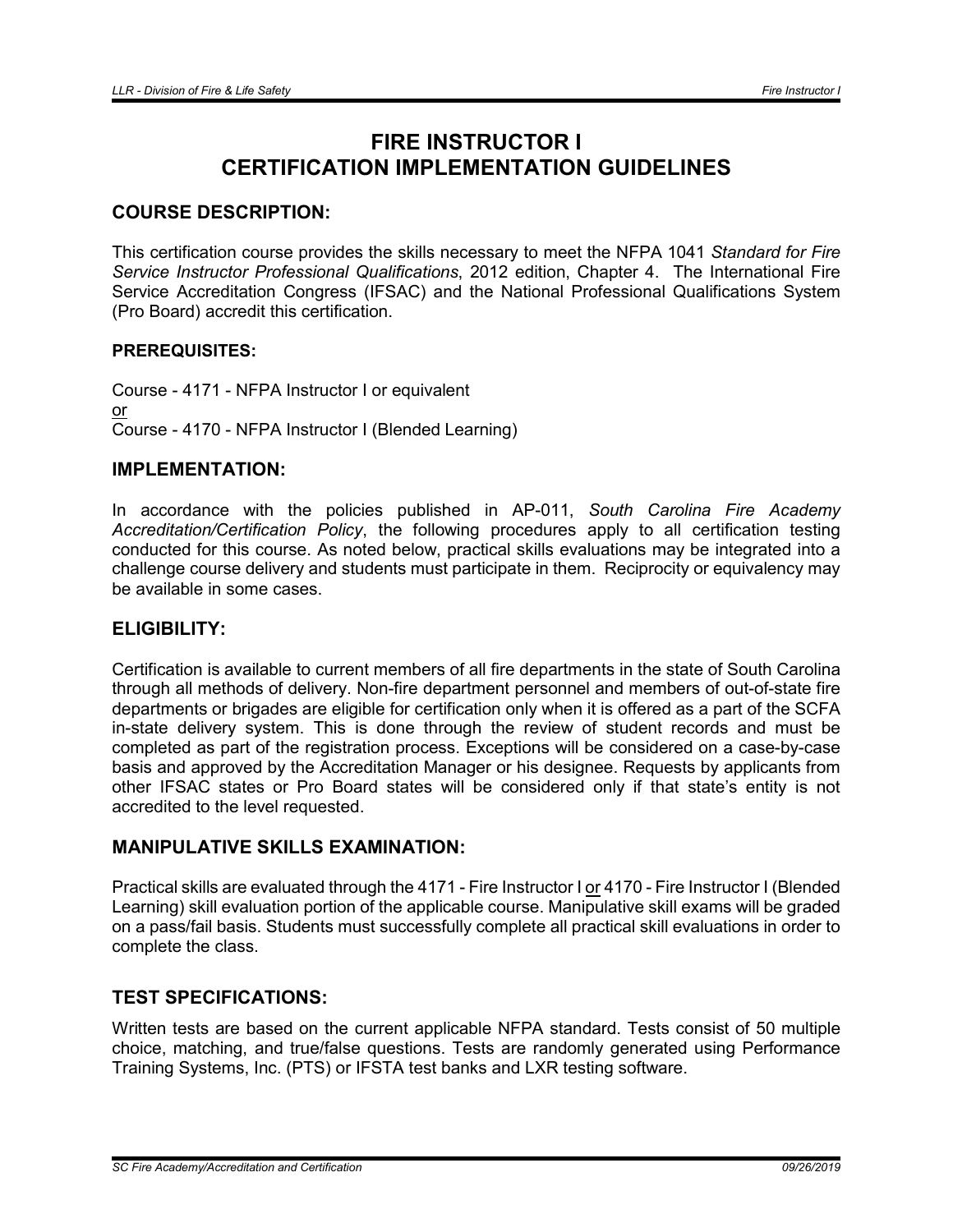#### WRITTEN EXAMINATION:

Cognitive certification exams for this level are offered as a challenge and as the end of course exam for the 4171 - Fire Instructor I or 4170 – Fire Instructor I (Blended Learning) courses. Students must meet eligibility requirements.

Tests are offered at various locations and dates throughout the state. Cognitive testing will also be available following the completion of the skill testing with the Challenge Process.

Cognitive or knowledge examinations shall be graded with a minimum score of 70% required for successful completion.

Test proctor selection will be limited to either full-time faculty or Instructors having test proctor or lead evaluator status. Except as allowed by policy the test proctor cannot have taught in the course being evaluated.

Cognitive or knowledge exams will be conducted in accordance with specific testing procedures.

#### Study Reference List

The following is a list of texts that may be referenced in preparation for testing:

NFPA 1041, *Standard for Fire Service Instructor Professional Qualifications*, *2012 Edition* IFSTA, *Fire and Emergency Services Instructor, 8th Edition*

# ORAL EXAMINATIONS:

Participants shall make the request for oral examination prior to date of the exam to the course coordinator or regional office. Oral testing shall be administered in accordance with prescribed policy.

# RECORD KEEPING AND DOCUMENTATION:

The lead evaluator or exam proctor will be responsible for returning the completed course paperwork and/or test package to their regional office or course coordinator within (5) working days after the exam date.

#### APPEALS:

A participant may exercise his/her appeal rights under the following conditions:

- Non-compliance to written testing procedures and policies.
- Validity of test questions or answers.
- Discrimination.

Participants must make appeal request in writing to the Accreditation Manager within 30 calendar days of the date of the alleged occurrence.

The South Carolina Fire Academy shall follow all appeal policies as published in AP-011, the *South Carolina Fire Academy Accreditation/Certification Policy*.

*SC Fire Academy/Accreditation and Certification 09/26/2019*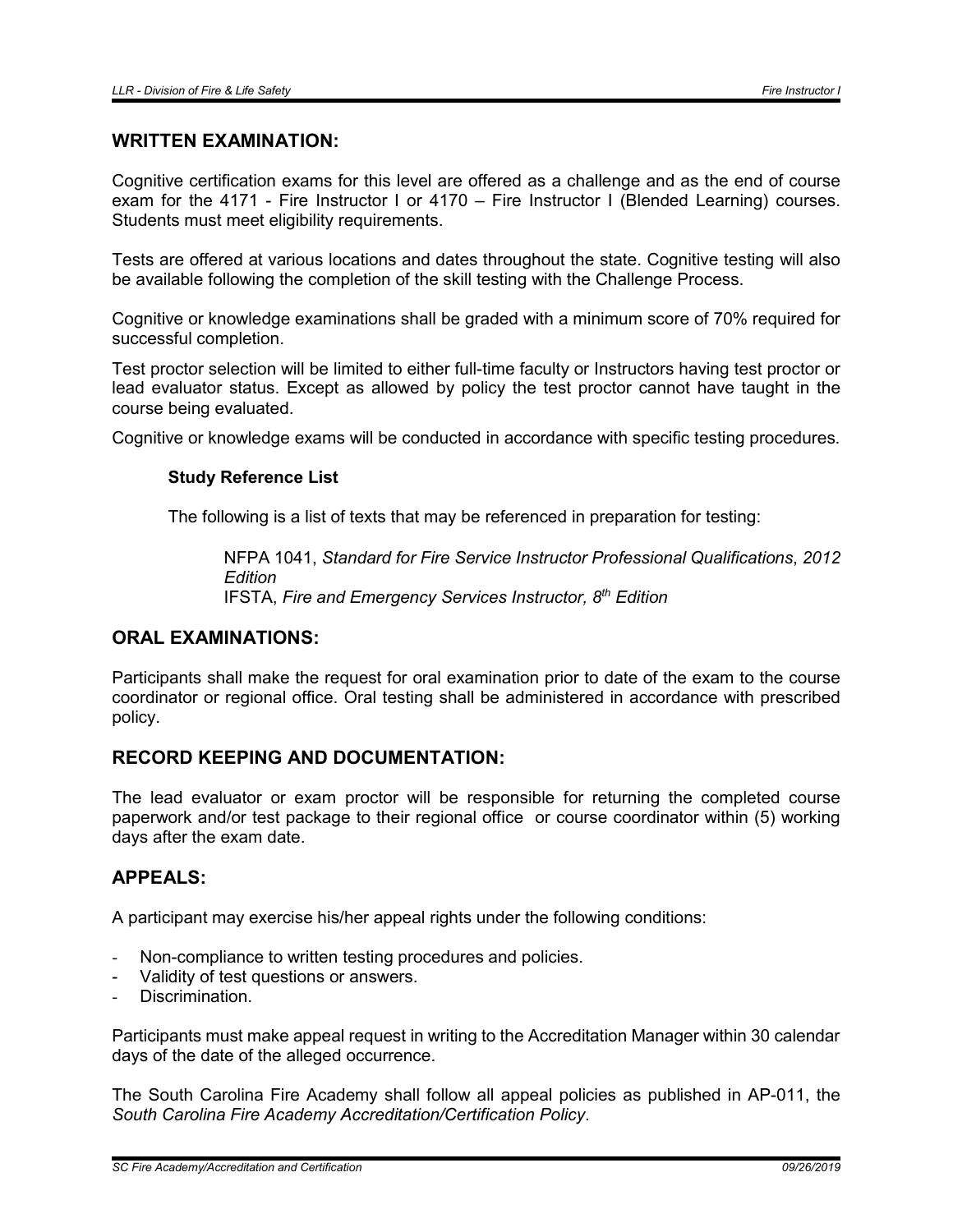### RETESTING:

This policy pertains to all cognitive and manipulative examinations administered by the South Carolina Fire Academy including Fire Service Professional Qualification accredited level examinations, with the exception of the SCFA 1211 Class "E" Driver Examination, which will be governed by the South Carolina Department of Motor Vehicles Classified E & F License Third Party Tester's Safety Officer Manual for the South Carolina Fire Academy.

Individuals failing to obtain the required minimum score will be allowed two retest opportunities for each type of cognitive exam. For cognitive exams an immediate retest opportunity will be given, no sooner than one day after the original test failure, at the next available testing date, and no later than 120 days after the original test failure.

Students failing to obtain the required minimum score on the immediate retest opportunity shall be allowed a second retest opportunity a minimum of 30 days after the immediate retest opportunity. This will allow remediation and additional study. The first retest must be at least one day from the original test failure but no more than 120 days after the original test failure and the second retest, if needed, must be given 30 days from the immediate retest, but no later than 120 days after the original test failure.

Students failing to obtain the required minimum score on the second retest opportunity will be allowed to appeal to the Accreditation Manager if the student feels the testing environment was not adequate or some type of external problem contributed to a failure on the retest. The decision of the Accreditation Manager is final on the appeal. If a third retest opportunity is granted through an appeal it can be taken no sooner than one day after the appeal approval, at the next available testing date, and no later than 120 days after the original test failure.

The entire retesting time period, to include the appeal process, shall take no longer than 120 days. Failure of the cognitive testing process will require the course of instruction to be repeated. Any retest must be completed at a time convenient with the course schedule, but the number of retests will be the same.

Should an individual fail to earn a passing grade on a manipulative skill on the first attempt, he/she is eligible for an immediate second attempt on that skill. In accordance with Section 6.3.2 a third attempt can be approved by the Lead Evaluator if 50% or greater of the skill steps were completed in a satisfactory manner on the first and second attempts. Note: Any failed attempt caused by a failure of a Critical Skill Step will automatically eliminate the third attempt consideration. This must be done with no coaching from the evaluator. The students can be told what steps they failed and only that.

A student that fails their first testing opportunity (up to three attempts) is eligible for an immediate retesting opportunity (consisting of up to three attempts) in accordance with the procedure outlined above, during the next available testing date. Under circumstances requiring a different skill selection (i.e. limited resources) the Accreditation Manager or designee may select an alternative skill of equal level and difficulty.

A student who fails their immediate retesting opportunity (up to three attempts) is eligible for a second retesting opportunity (consisting of up to three attempts) in accordance with the procedure outlined above a minimum of 30 days after the immediate retest opportunity, but no later than 120 days after the first testing opportunity. This will allow for retraining and additional practice. The student will only have to be tested on the skill that was failed, not the entire skill evaluation.